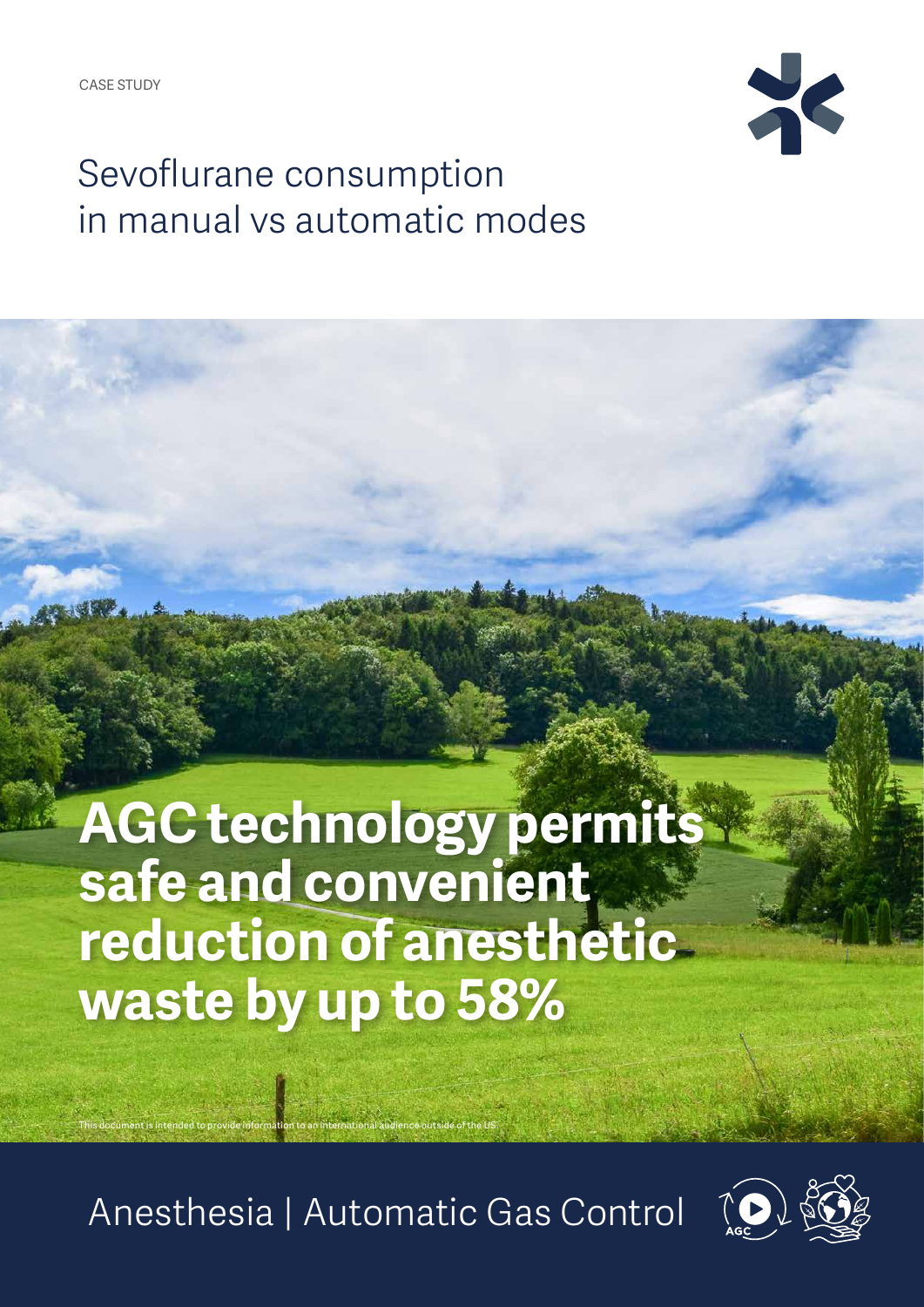# **Sevoflurane consumption in manual vs automatic modes**



Minimizing sevoflurane wastage by sensible use of automated gas control technology in the Flow‑i workstation: an economic and ecological assessment

Alain F. Kalmar<sup>1,2 .</sup> Nicky Van Der Vekens<sup>3 .</sup> Fréderic De Rydt<sup>3,5 .</sup> Silvie Allaert<sup>3</sup> . Marc Van De Velde<sup>4,5</sup> <sup>.</sup> Jan Mulier<sup>1,2,6</sup>

#### **Abstract**

Both ecological and economic considerations dictate minimising wastage of volatile anesthetics. To reconcile apparent opposing stakes between ecological/ economical concerns and stability of anesthetic delivery, new workstations feature automated software that continually optimizes the Fresh Gas Flow (FGF) to reliably obtain the requested gas mixture with minimal volatile anesthetic waste. The aim of this study is to analyse the kinetics and consumption pattern of different approaches of sevoflurane delivery with the same 2% end-tidal goal in all patients. The consumption patterns of sevoflurane of a Flow-i were retrospectively studied in cases with a target end-tidal sevoflurane concentration (Et $_{\text{cav}}$ ) of 2%. For each setting, 25 cases were included in the analysis. In Automatic Gas Control (AGC) V4.4, a speed setting 6 was observed, with software V4.7, speed settings 2 were

observed, and a group with a fixed 2 L/min FGF. In 45 min, an average of 14.5 mL was consumed in the 2L-FGF group, 7.1 mL in the AGC $_{44}$  group and 6.0 mL in the AGC $_{47}$  group. The more recent  $AGC_{47}$  algorithm was more efficient than the older  $AGC_{44}$  algorithm.

This study indicates that the AGC technology permits very significant economic and ecological benefits, combined with excellent stability and convenience, over conventional FGF settings and should be favoured. Routine clinical practice using what historically is called "low flow anesthesia" (e.g. 2 L/min FGF) should be abandoned, and all anesthesia machines should be upgraded as soon as possible with automatic delivery technology to minimize atmospheric pollution with volatile anesthetics.

(1) Department of Anesthesiology, Reanimation and Intensive Care, AZ Sint Jan Brugge-Oostende, Brugge, Belgium. (2) Department of Anesthesia, Ghent University, Gent, Belgium. (3) Departmen of Anesthesia and Critical Care Medicine, Maria Middelares Hospital, Gent, Belgium. (4) Department of Cardiovascular Sciences, KULeuven, Leuven, Belgium. (5) Department of Anesthesiology, UZLeuven, Leuven, Belgium. (6) Department of Anesthesiology, KULeuven - University of Leuven, Leuven, Belgium

Originally published online 03 January 2022 in Journal of Clinical Monitoring and Computing

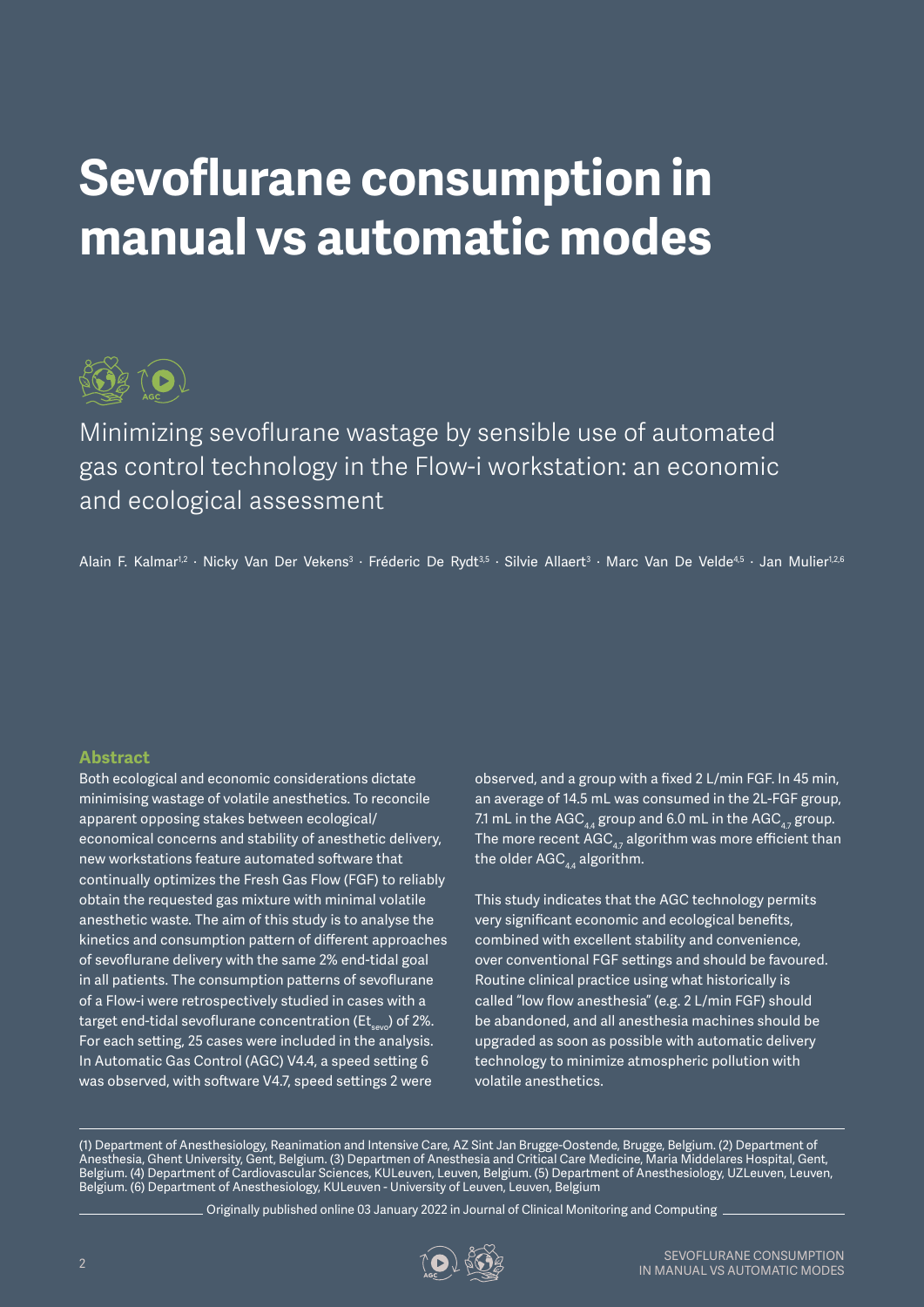### **Introduction**

Volatile anesthetics are widely used hypnotics with desirable pharmacological properties. A major drawback, however, is that these gases are eventually discarded into the atmosphere where they contribute significantly to the greenhouse effect. Global emissions of fluorinated volatile anesthetics in 2014 equaled three million tons of  $CO<sub>2</sub>$  [1]. As the climate emergency becomes ever more apparent, threatening to decimate complete ecosystems and triggering vast medical and societal emergencies [2], it is everyone's duty to minimize their personal ecological impact. Given the strong heat-trapping potency of volatile anesthetics, anesthetists have an important responsibility in this regard [3]. Remarkably simple choices made by the anesthetist can reduce the climate impact by orders of magnitude without negatively impacting the quality of care. As far as volatile anesthetics still being desirable, a minimal understanding of their climatic effects dictates that the most important steps should be to choose volatile agent and carrier gas with care, and to make optimal use of modern technology to minimize fresh gas flow [4]. In addition to environmental benefits, reducing the wasteful use of volatile anesthetics can provide significant financial savings.

» all anesthesia machines should be upgraded as soon as possible with automatic delivery technology to minimize atmospheric pollution with volatile anesthetics. «

Resulting from the complexities of the atmospheric physics and chemistry, which is extensively described elsewhere, sevoflurane has a global heating effect which is 349 times

worse than CO $_{\tiny 2}$  [3]. Because volatile anesthetics are widely and often con-tinuously used in operating theatres, the total consumption of volatile anesthetics in conventional low-flow settings may easily amount to 40 L of sevoflurane per anesthesia workstation per year. This amounts to a financial cost of well in excess of 16,000€ per year of volatile anesthetics, and a greenhouse gas equivalent of 21 metric tons of CO $_2$  for sevoflurane [3, 5]. As such, a reduction in volatile anesthetic waste would lead to significant financial savings – easily covering the additional cost of modern equipment – and a huge reduction in atmospheric pollution. As a reference, one roundtrip intercontinental flight Brussels-New York in economy class results in 2 metric tons of CO<sub>2</sub> emissions per person.

While technological innovations, like pulse oximetry and continuous gas analysis have made conventional manual minimal flow anesthesia safe, it still demands expertise and continuous attention [6, 7]. The addition of automated lowflow software finally enables optimized carrier gas flows and volatile agent administration to precisely secure the delivery of the desired gas mixture while effortlessly minimizing waste [8, 9]. The Flow-i anesthesia machine (Getinge, Goteborg, Sweden), for instance, can be supplied with AGC (Automated Gas Control). This permits the anesthetist to set the appropriate speed—on a numeric scale from 1 (slow) to 8 (fast)—to reach the selected end-tidal concentrations of volatile anesthetics. The AGC algorithm gradually reduces the FGF to a minimal rate depending on the patient's oxygen consumption, resulting in environmental and economic advantages. [10, 11] Automated software obviates frequent manual adjustment of the settings during minimal flow anesthesia and optimizes the stability of the administered anesthetics and inspiratory oxygen fraction ( $F_1O_2$ ) [12]. Except for rare situations, such as carbon monoxide poisoning, there are no contraindications to perform minimal flow anesthesia [6]. In addition, the increased cost due to elevated  $\mathsf{CO}_2$  absorbent consumption at minimal flow does not outweigh the volatile anesthetics economised [13]. The current study aims to compare the rate of sevoflurane consumption in conventional low flow anesthesia (2 L/min FGF) and AGC verion 4.7.

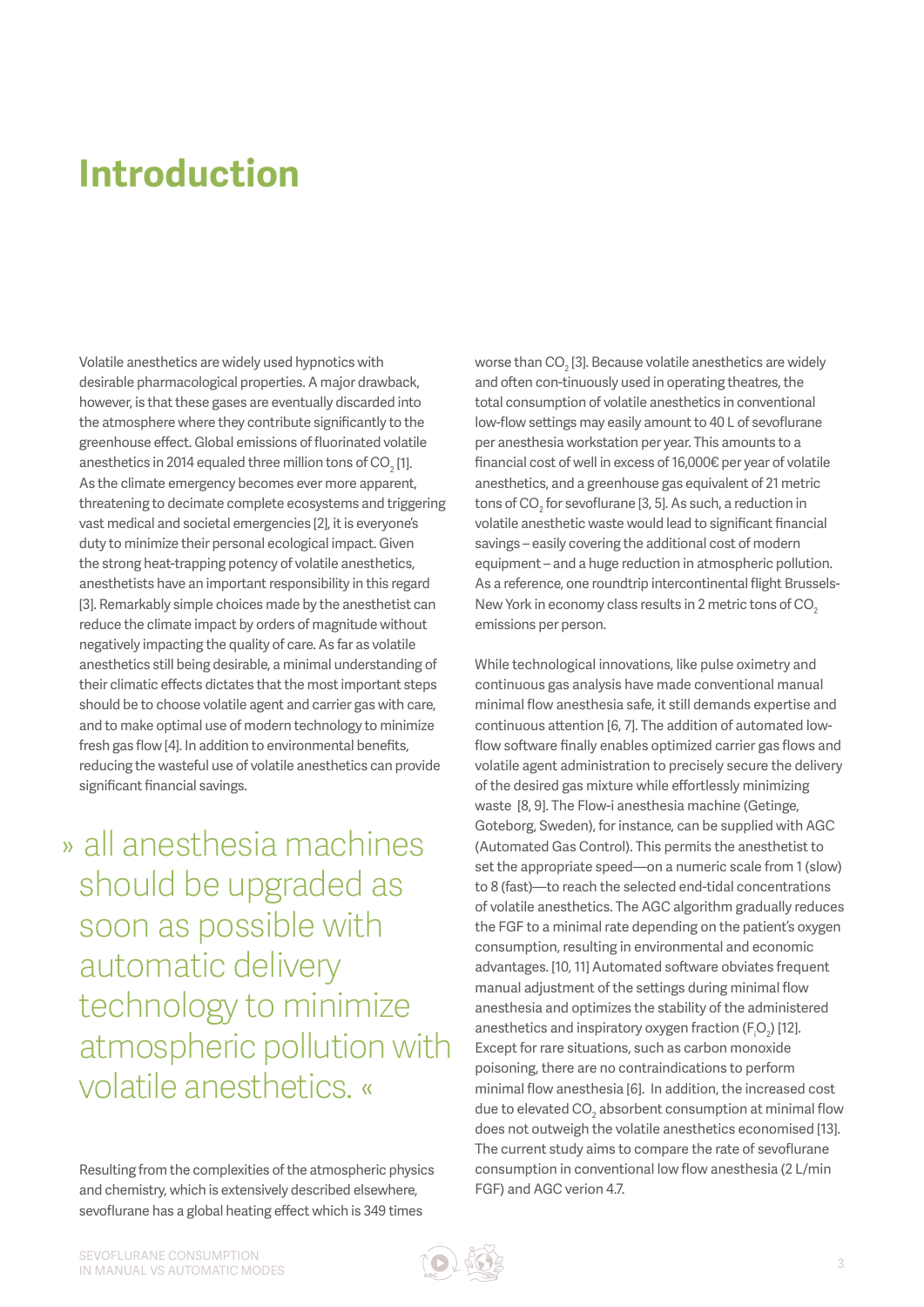### **Methods**

After institutional ethical approval (MMS.2021.004), the data of the digital charting system (ICCA, Philips, Amsterdam, Netherlands) were analysed. These records include all intraoperative data at 15 s interval, in addition to any anesthetic intervention such as provided airway and administered drugs. All Flow-i workstations were equipped with either AGC version 4.4 or version 4.7. The cumulative amount of sevoflurane consumption reported by the Flow-i is automatically recorded with a precision of 0.1 mL.

Data from all cases after 01/10/2019 were evaluated and the first 25 subsequent cases in each of the following groups meeting the inclusion criteria were extracted and analyzed: AGC version 4.4 in speed 6; AGC version 4.7 in speed 2, or a fixed 2 L/min fresh gas flow (2LFGF). In AGC the FGF was automatically reduced to a minimal rate of 300 mL/min. In all cases, an  $F_1O_2$  of 80%, and a target  $Et_{\text{max}}$  of 2% was pursued. The primary outcome variable of interest was the cumulative consumption of sevoflurane after 45 min.

#### **Data registration and analysis**

All anesthetic data were extracted and subsequently imported into Microsoft Excel 2010 (Microsoft, Redmond, USA) for analysis. Assuming a normal distribution of the consumption data, we considered a mean difference of 1 mL after 45 min between AGC and minimal flow to be relevant (estimated SD of 1.1 mL, based on pilot data). To detect this difference with an α-error of 0.05 and a power of 0.95, a total of 25 records was needed in each group [14]. Normality was tested with the Kolmogorov–Smirnov test. Continuous data are expressed as mean (SD). For statistical analysis and visualization, the individual records were synchronized at the moment (T0) after initiation of ventilation that  $Et_{\text{Sov}}$ exceeded 0.2%. Recordings with at least 55 min sevoflurane administration were included in the analysis.

For comprehensive comparison of the different groups, the average values were shown in Figs. 1, 2, 3. The rate



of sevoflurane consumption at a certain minute (Rm, expressed as mL/hour) was calculated as the increase in cumulative consumption over the coming minute:  $Rm = (C(m+1) - Cm)^*60$ . The average (SD) values of the analysed variables were determined at 5, 15, 30 and 45 min. ANOVA followed by an Unpaired T-test was used to determine differences between groups. Significance was set at P < 0.05.

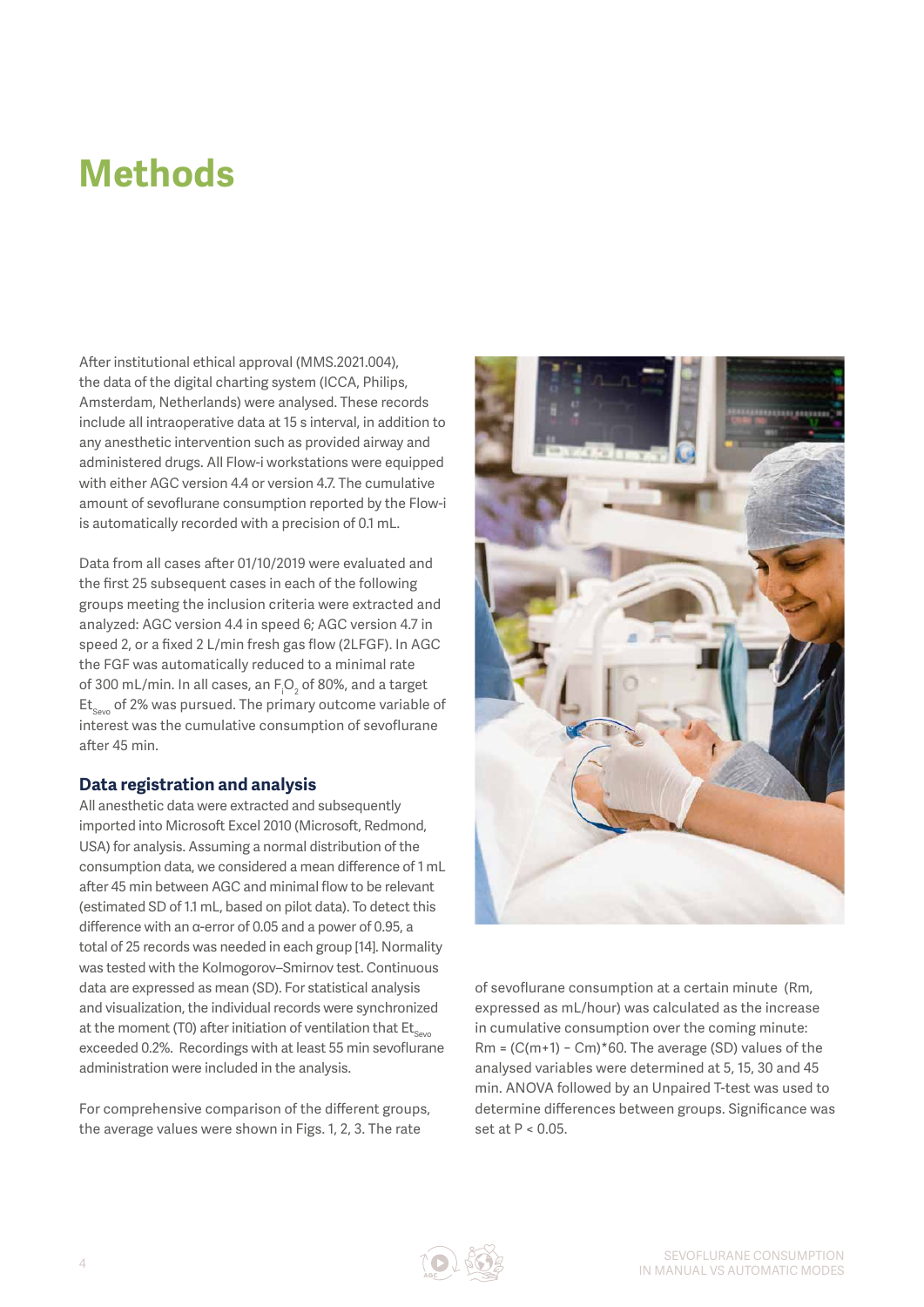

Figure 1: **Average cumulative sevoflurane consumption in different modes of sevoflurane administration in the Flow-i ventilator. AGC speed 6 with the AGC4.4 algorithm, AGC speed 2 with the newer AGC4.7 algorithm, and constant 2 L/min FGF (2L FGF)**



Figure 2: **Average end-tidal sevoflurane concentration in different modes of sevoflurane administration in the Flow-i ventilator. AGC speed 6 with the AGC4.4 algorithm, AGC speed 2 with the newer AGC4.7 algorithm, and constant 2 L/min FGF (2L FGF).**



Figure 3: Average end-tidal O<sub>2</sub> concentration in different modes **of sevoflurane administration in the Flow-i ventilator. AGC speed 6 with the AGC4.4 algorithm, AGC speed 2 with the newer AGC4.7 algorithm, and constant 2 L/min FGF (2L FGF).**

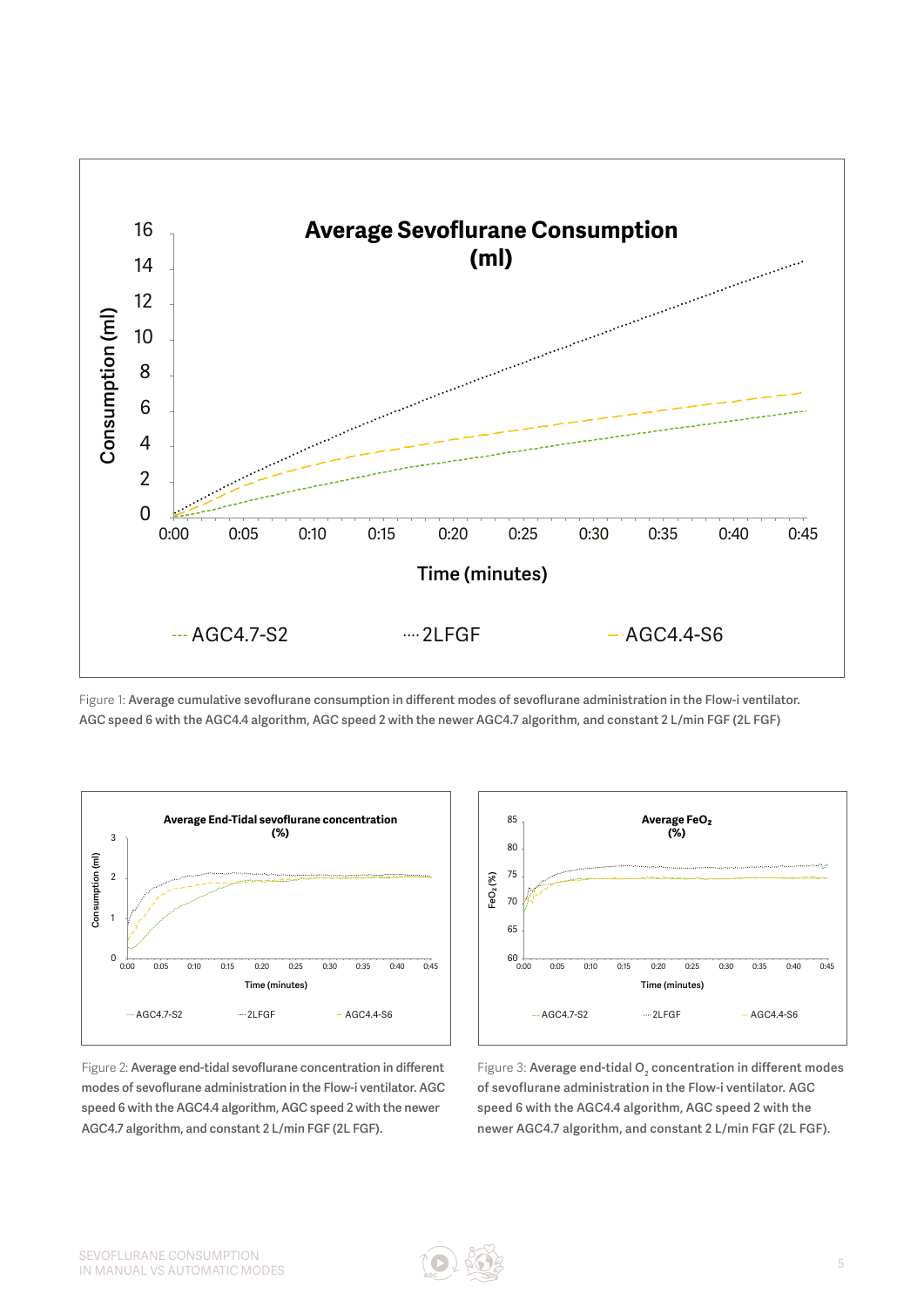### **Results**

Patient characteristics and cumulative consumption of each group at 5, 15, 30 and 45 min are shown in Table 1. Figures 1, 2, and 3 show the cumulative consumption of sevoflurane (mL), the average  $Et_{\text{scatt}}$ (%) and the expiratory  ${\mathsf O}_2$  concentration (%) in each group, respectively. In the 2L-FGF group, the rate of sevoflurane consumption remains high during the entire 45 min, whereas in the AGC groups there is a significant drop after three minutes. In all groups, except the 2L-FGF group, although initial consumption rates vary significantly, after 10 min the rate of consumption becomes comparable. Sevoflurane consumption with the new algorithm – AGC 4.7 – initially had an equal consumption compared to the old algorithm – AGC 4.4 – but thereafter, the newest algorithm spent significantly (P = 0.027) less sevoflurane to maintain its target.

» Cumulative volatile anesthetic consumption – and therefore pollution – can be significantly reduced by using AGC, compared to the traditionally called "low flow" anesthesia. «

#### Table 1: **Patient characteristics and cumulative consumption:**

|                        | AGC $_A$ , Speed 2 | AGC $_{44}$ Speed 6 | 2LFGF         | P value |
|------------------------|--------------------|---------------------|---------------|---------|
| Age                    | 51(16)             | 55(18)              | 59(15)        | 0.444   |
| Weight                 | 80(22)             | 82 (21)             | 72 (12)       | 0.310   |
| Gender (M/F)           | 14/11              | 11/14               | 14/11         |         |
| Cumulative consumption |                    |                     |               |         |
| At 5 min               | $0.9(0.2)$ *       | $1.8(0.4)$ *        | $2.3(0.3)$ *  | < 0.001 |
| At 15 min              | $2.6(0.3)$ *       | $3.8(0.9)$ *        | 5.8 $(0.6)$ * | < 0.001 |
| At 30 min              | 4.4(0.7)           | $5.5(1.2)^{*}$      | $10.2(0.8)$ * | < 0.001 |
| At 45 min              | 6.0(1.2)           | 7.1 $(1.4)^*$       | $14.5(1.2)$ * | < 0.001 |

Average(SD) Age, Weight and cumulative sevoflurane consumption, gender distribution (Male/Female) in the different groups. Twenty-five patients were included in each group

\*Significant difference between adjacent columns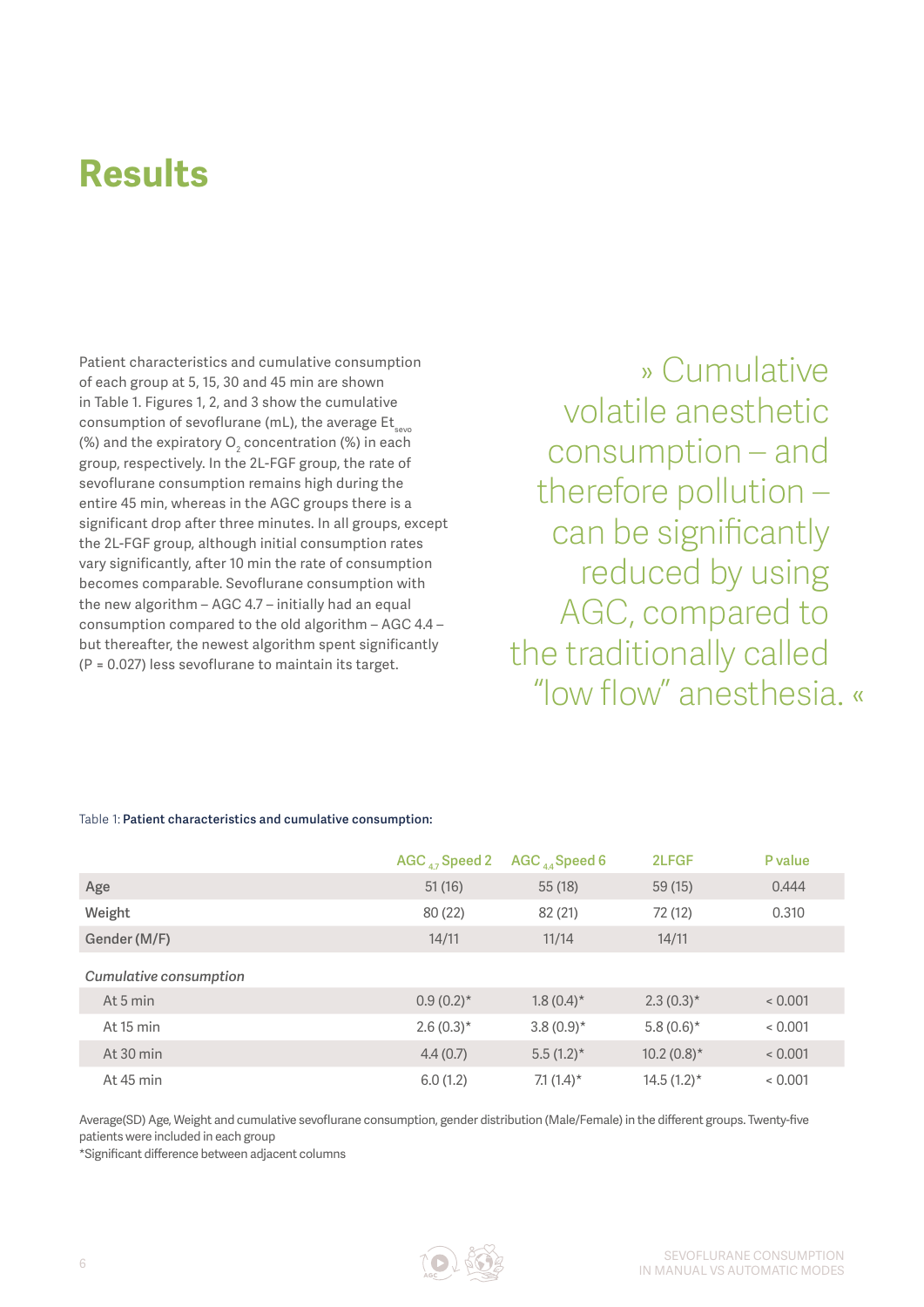### **Discussion**

Scientists have a moral obligation to clearly warn humanity of any catastrophic threat. On this basis, supported by overwhelming evidence, Scientific American declared we are living in a climate emergency [15]. As the adverse effects of climate change are much more severe than expected and now threaten both the biosphere and humanity, every effort must be made to reduce emissions of greenhouse gasses. While this call is resonating increasingly loudly, many anesthesiologists are insufficiently aware of the extent to which their daily choices have an impact thereon, and how minimal adjustments in daily practice can dramatically reduce the environmental impact of anesthesia without compromising anesthetic end-tidal concentration corresponding to anesthetic depth.

Following initial clinical administration, volatile anesthetics can be reused after their passage through the carbon dioxide absorber. When low fresh gas flow is applied, less gas must be vented to the exhaust system and consequently less sevoflurane must be added into the breathing system. An increased consumption of CO<sub>2</sub> adsorbents is seen but does not have a global negative impact on the financial price tag [13]. With the modified formulations in the current CO $_{\textrm{\tiny{2}}}$  absorbents in the last decades, compound A formation and toxicity in humans at low flows is no longer a concern [16, 17] and apart from rare conditions such as CO intoxication, there is no reason to avoid minimal gas flow [6]. Still, at lower FGF, there will be an increased consumption of absorbents, with consequently also the pollution associated with their production and destruction. Even though neither the plastic package nor the soda lime are ecotoxic when landfilled, an amount of CO $_{\rm 2}$  is released during production and incineration.

A large sodalime canister contains 1200 g sodalime and 200 g plastic, the production and incineration of which results in CO $_2$  emissions of around 1.3 kg, corresponding with 2.4 mL of sevoflurane [5, 18, 19]. As such, it is striking that the pollution owing to even only the excess sevoflurane consumption when using 2 L/min FGF instead of AGC speed 2 in the first 12 min of anesthesia in only one average patient equals the pollution attributable to the production and incineration of a large sodalime canister.

Our results confirm that cumulative volatile anesthetic consumption – and therefore pollution – can be significantly reduced by using AGC, compared even to the traditionally called "low flow" (2 L/min FGF) anaesthesia.

While it is often important to quickly reach this target concentration, in most clinical cases, a period of minimal patient stimulation occurs after intubation while the

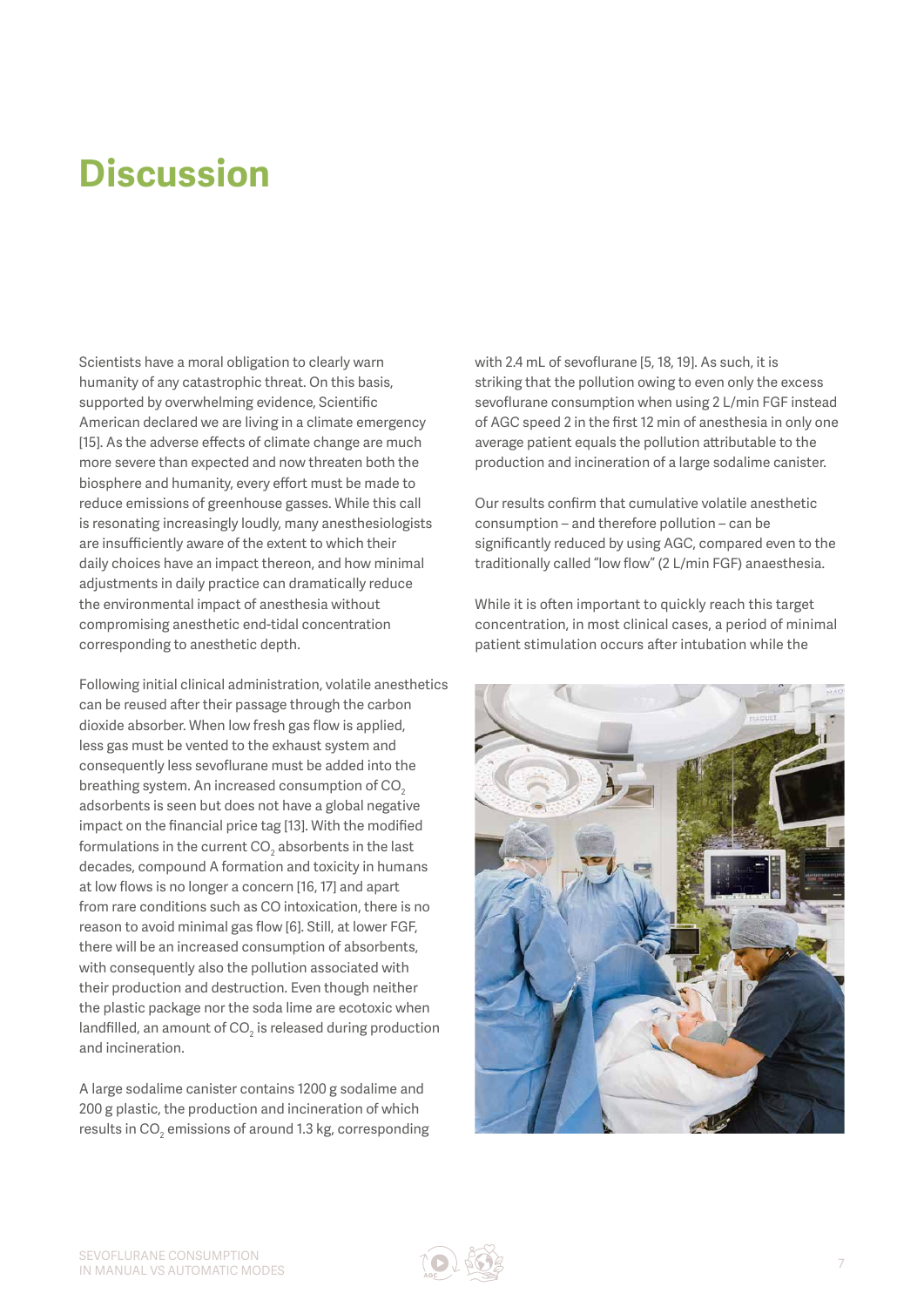induction dose of propofol still provides a strong hypnotic effect. As such, swiftly attaining an Et<sub>sevo</sub> of 2% would in most cases result in an unnecessarily high dose of hypnotics often with adverse hemodynamic effects, in addition to needless waste and pollution.

Figure 1 shows that the sevoflurane consumption is highest in the 2L-FGF group, compared to all other groups. Figure 3 shows that in AGC, the algorithm manages to stabilize the expiratory O<sub>2</sub>(FeO<sub>2</sub>). The higher FGF required to stabilize FeO $_2$  probably resulted in somewhat higher consumption of sevoflurane. This observation suggests that a lower target  $\mathsf{F}^{\vphantom{\dagger}}_i$  ohen using AGC will result in lower consumption of volatile anesthetics.

Comparison with reports on the first AGC software version shows a steady trend of continuous improvement. Carette et al. reported for version 4.0 at speeds 2 and 6 a cumulative consumption after 30 min of 5.0 mL, and 7.0 mL sevoflurane, respectively [9]. Our results for the same speed settings show a consumption of 4.4 mL, and 4.9 mL

» minimal adjustments in daily practice can dramatically reduce the environmental impact of anesthesia « after 30 min. This emphasizes that even an update to the most recent software version easily results in an annual saving of 2500 mL of sevoflurane and an equivalent of 1326 kg of CO<sub>2</sub> in emissions. Likewise, since even conventional "low flow" anesthesia at 2 L/min FGF results in a consumption of 240% compared to AGC speed 2, institutions lacking automated gas delivery technology should be encouraged to invest in more modern equipment. Simply replacing routine 2 L/min FGF by AGC, at 250 working days/year, 8 h/day, implementation of AGC would result in annual savings of 17,000 mL of sevoflurane for each machine, equalling 9 metric tons of CO $_{\textrm{\tiny{2}}}$  and costing circa 6000€. Since the AGC software costs approximately 5000€, this investment would be paid back in less than a year. If completely new workstations are required, a purchase price, including the most advanced software of, generously estimated, 45,000€ is recovered in less than 8 years. If a higher FGF than 2 L/min is often applied, the purchase price is obviously recovered much faster. Analogously, proper investment in training and raising awareness of the anesthesiologists to make maximal and conscious use of this new technology would be highly beneficial to maximise the economic and ecologic benefits. On a societal level, it is appropriate to consider the social cost of CO $_{\textrm{\tiny{2}}}$  as well. Since anthropogenic climate change will cause excess mortality due to heat stress, this mortality cost is estimated at 37\$ to 258\$ per ton of emitted CO $_{\textrm{\tiny{2}}}$  equivalents, depending on model assumptions [20]. This difference in societal cost resulting from climate change between 2L/min FGF and AGC would thus amount to annually between 337\$ and 2353\$ when using sevoflurane per workstation [3, 20].

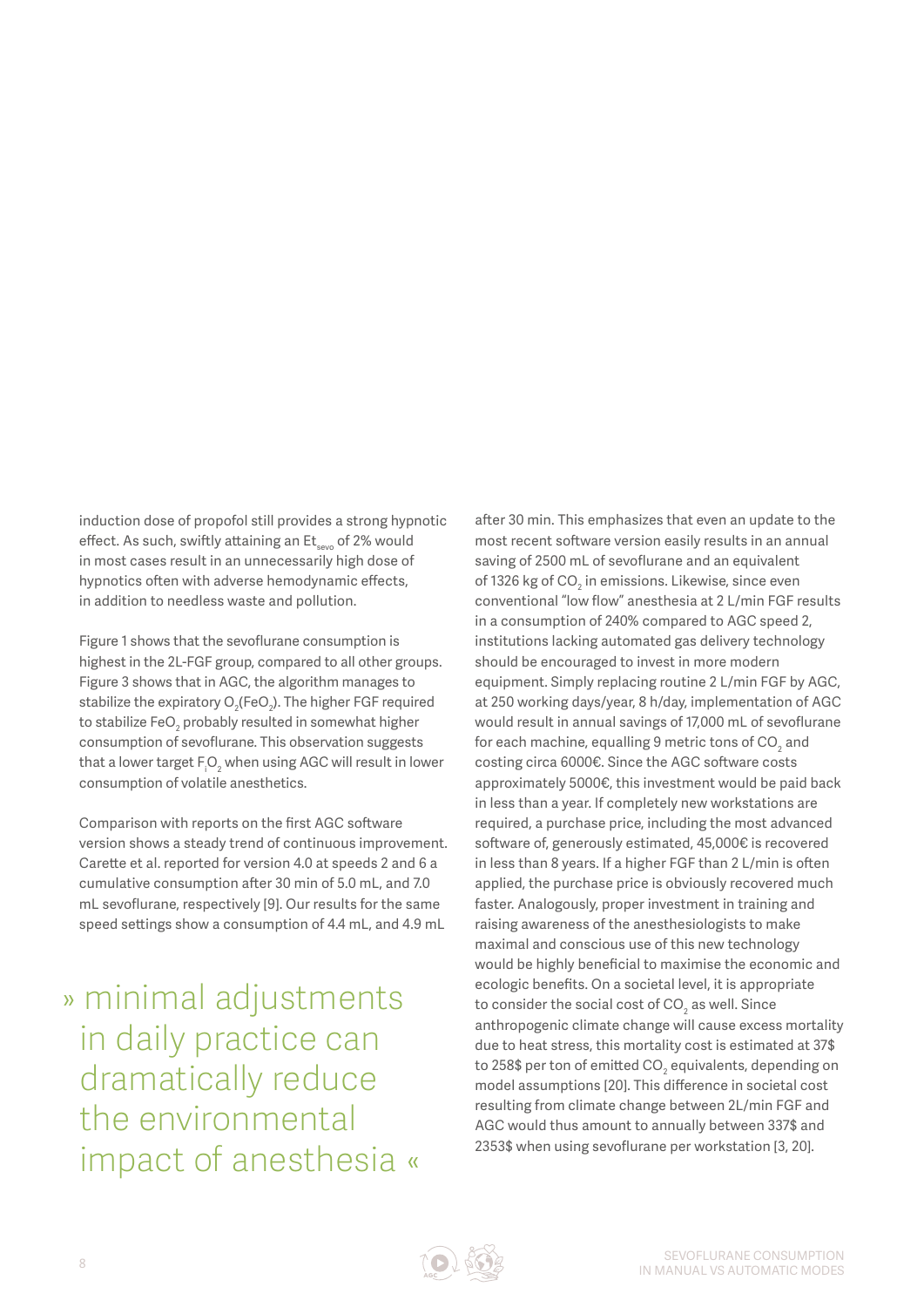### » AGC improved stability and arguably additionally improves safety, and should therefore be advocated also from a clinical perspective. «

While practicing manual minimal flow anesthesia with the Flow-i is reliable, the stability of  $Et_{\tiny\mbox{e} \nu \alpha}$  when using AGC-technology is significantly better without the need of any adjustments of the vaporizer or fresh gas flow settings. On top of an increased convenience for the anesthetist, AGC improved stability and arguably additionally improves safety, and should therefore be advocated also from a clinical perspective. As such, while manual minimal flow may yield lower consumption in the first few minutes, we regard this primarily a directional message to the software developers, but as a clinical recommendation we would encourage systematically using AGC mode.

Compared to other studies, focused on the pharmacokinetics, it is noteworthy that the speed to reach 90% of target in our findings is slightly faster than in software version 4.0. Carette et al. showed that 90% of target was reached in speed 2, and 6 after 15, and 6 min, respectively. In our observations in version 4.7 we reached 90% of target with the same speed settings after 13:45, and 05:00 min:sec, respectively [9]. Likewise, De Medts et al. reported that when using desflurane, 90% of target was reached after 16:00, and 06:45 min:sec [21].

The most important limitation of this study, is its retrospective nature. While in all patients an endtidal concentration of 2% was pursued, some bias that might affect the results cannot be excluded. Nevertheless, analysis of the individual curves suggests reliable consumption rates and analysis of the patient characteristics (Table 1) indicates comparable patients in each group. Secondly, at the moment of the data

recordings, the software was set to a lowest FGF in AGC mode of 0.3 L/min, while it also permits presetting a lower limit of 0.1 L/min, which would likely further improve the economics of AGC. Thirdly, by institutions protocol, an  $F_iO_2$ of 80% was always used in AGC. The recent consensus recommendations, however, prescribe an  $F_1O_2$  of  $\geq 40\%$ , which may reduce the fresh gas flow, thereby decreasing the consumption in the first minutes in AGC [22].

Still, our results demonstrate that future software upgrades may yield further improvements. Fourth, to enable correct comparison between groups, this analysis was limited to cases where the target concentration was set after induction of anesthesia and not adjusted thereafter. We may expect that frequent changes of the target concentration during the procedure will have a varying influence on the consumption figures in the different AGC settings. Fifth, regarding the calculations on greenhouse gas release, the ultimate impact is approximately 10% worse, since the waste emissions during industrial manufacturing of the sevoflurane releases roughly 10% of the CO $_2$  equivalents that are released during use, depending on the production methods [23]. Finally, the potential reduction in  $N_2O$  emissions was not investigated in this study, because the use of  $\text{N}_2\text{O}$  in the hospital was already phased out years ago for ecological reasons.

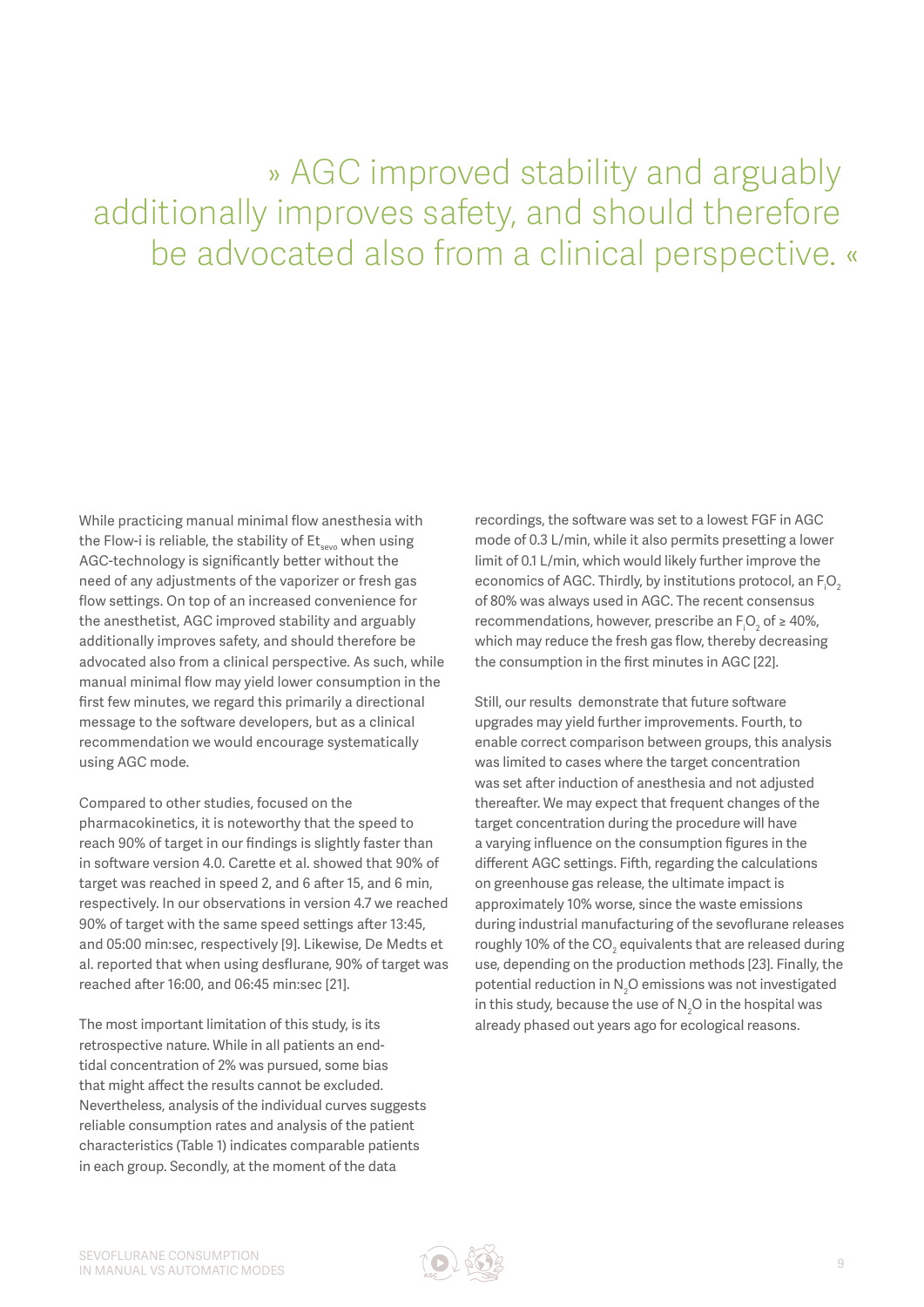### **Conclusion**

Implementation of AGC technology results in significant economic and ecological savings. Even compared to conventional "low flow anesthesia" of 2 L/min FGF, AGC is much more efficient. The excellent stability of AGC requiring minimal operator interventions represents a major advantage for AGC in terms of waste reduction, workload and patient safety. Implementation of automatic gas control technology permits safe and convenient reduction of anesthetic waste of easily 50%; this technology would therefore result for each machine in an annual financial saving well over 5000€ and an equivalent of 11 tons of  $\mathrm{CO}_2$  emission when using sevoflurane.

The financial savings resulting from the implementation of AGC in most cases suffices comfortably to finance the adoption of advanced anesthesia workstations. These financial considerations may vary depending on the region, because different business models and processes may be used for who is paying for medication versus the technical equipment. It is, however, abundantly clear that on a hospital or society level the investment in automated systems generously pays off. On an ecological level, it should be emphasized that the patient receives the same level of anesthesia, with even increased safety, but with a lower cost for both society and the biosphere. Our results also demonstrate that there may still be room for significant improvement of the AGC algorithms

» On an ecological level, it should be emphasized that the patient receives the same level of anaesthesia, with even increased safety, but with a lower cost for both society and the biosphere. «

to match the excellent stability with a further improved efficiency, particularly in the early wash-in period. Our results show that (even) what historically is called "low flow anesthesia" should be abandoned, and all anesthesia workstations should be upgraded as soon as possible in order to benefit from automated gas delivery.



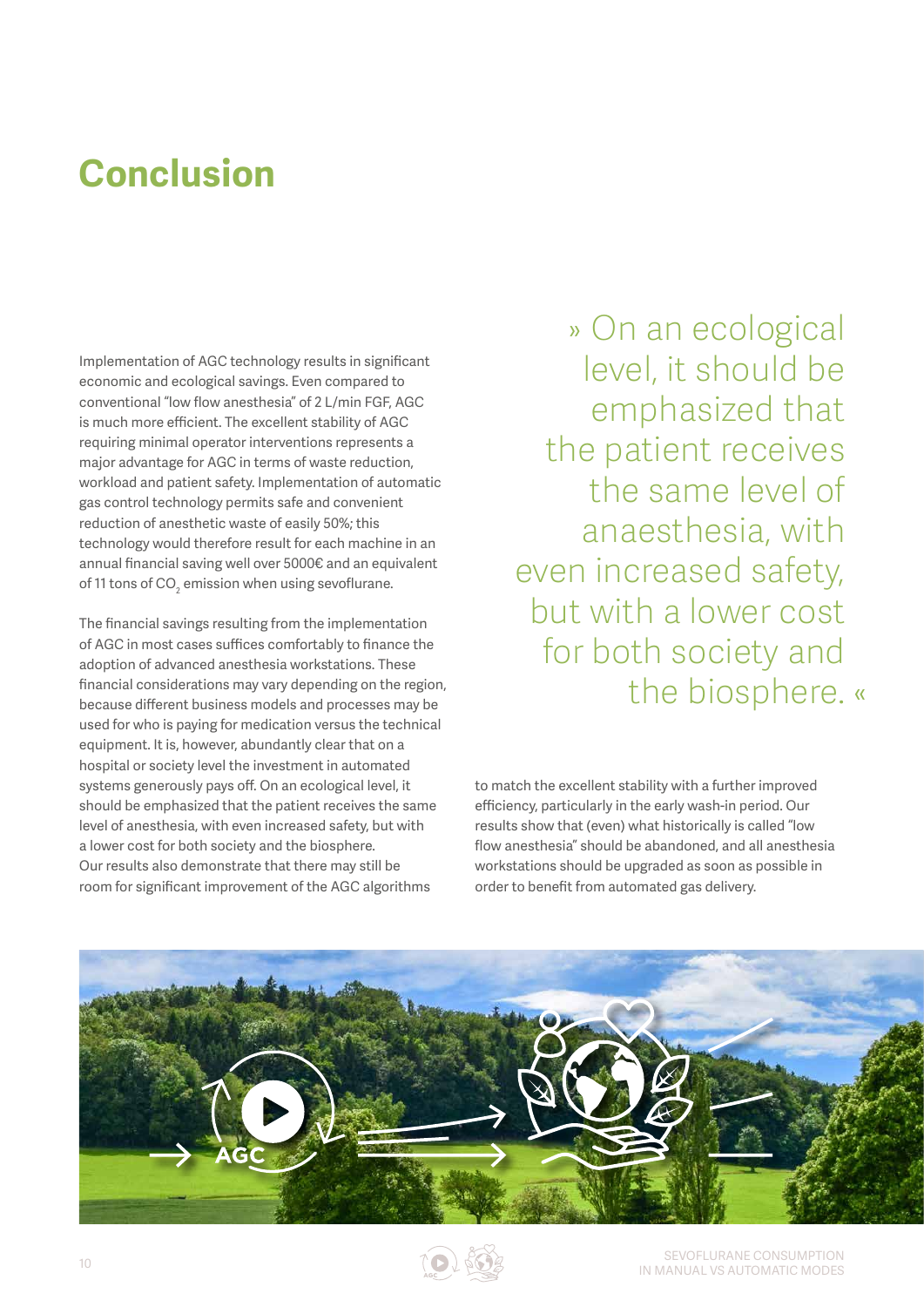#### **References**

- 1. Charlesworth M, Swinton F. Anaesthetic gases, climate change, and sustainable practice. Lancet Planet Health. 2017;1(6):e216–7. https:// doi. org/ 10. 1016/ S2542- 5196(17) 30040-2.
- 2. Masson-Delmotte V, Zhai P, Pirani A, Connors SL, Péan C, Berger S, Caud N, Chen Y, Goldfarb L, Gomis MI, Huang M, Leitzell K, Lonnoy E, Matthews JBR, Maycock TK, Waterfield T, Yelekçi O, Yu R, Zhou B (eds.). IPCC, 2021: summary for policymakers. In: climate change 2021: the physical science basis. contribution of working group I to the sixth assessment report of the intergovernmental panel on climate change. Cambridge University Press. In Press.
- 3. Ryan SM, Nielsen CJ. Global warming potential of inhaled anesthetics: application to clinical use. Anesth Analg. 2010;111:92–8. https:// doi. org/ 10. 1213/ ANE. 0b013 e3181 e058d7.
- 4. Van Norman GA, Jackson S. The anesthesiologist and global climate change: an ethical obligation to act. Curr Opin Anaesthesiol. 2020;33(4):577–83. https:// doi. org/ 10. 1097/ ACO. 00000 00000 000887.
- 5. Laster MJ, Fang Z, Eger EI 2nd. Specific gravities of desflurane, enflurane, halothane, isoflurane, and sevoflurane. Anesth Analg. 1994;78(6):1152–3. https:// doi. org/ 10. 1213/ 00000 539- 19940 6000- 00022.
- 6. Brattwall M, Warrén-Stomberg M, Hesselvik F, Jakobsson J. Brief review: theory and practice of minimal fresh gas flow anesthesia. Can J Anaesth. 2012;59(8):785–97. https:// doi. org/ 10. 1007/ s12630- 012- 9736-2.
- 7. Ghijselings I, De Cooman S, Carette R, Peyton P, De Wolf A, Hendrickx J. Performance of an active inspired hypoxic guard. J Clin Monit Comput. 2016;30:63–8. https:// doi. org/ 10. 1007/ s10877- 015- 9684-9.
- 8. Struys M, Kalmar A, De Baerdemaeker L, Mortier E, Rolly G, Manigel J, et al. Time course of inhaled anaesthetic drug delivery using a new multifunctional closed-circuit anaesthesia ventilator. In vitro comparison with a classical anaesthesia machine. Br J Anaesth. 2005;94:306–17. https:// doi. org/ 10. 1093/ bja/ aei051.
- 9. Carette R, De Wolf A, Hendrickx J. Automated gas control with the Maquet FLOW-i. J Clin Monit Comput. 2016;30:341–6. https:// doi. org/ 10. 1007/ s10877- 015- 9723-6.
- 10. Moran P, Barr D, Holmes C. Saving sevoflurane: automated gas control can reduce consumption of anesthetic vapor by one third in pediatric anesthesia. Pediatr Anesth. 2019;29:310–4. https:// doi. org/ 10. 1111/ pan. 13587.
- 11. Suttner S, Boldt J. Low-flow anaesthesia. Does it have potential pharmacoeconomic consequences? Pharmacoeconomics. 2000;17(6):585–90. https:// doi. org/ 10. 2165/ 00019 053- 20001 7060- 00004.
- 12. Lucangelo U, Garufi G, Marras E, Ferluga M, Turchet F, Bernabè F, Comuzzi L, Berlot G, Zin WA. End-tidal versus manually-controlled low-flow anaesthesia. J Clin Monit Comput. 2014;28(2):117–21. https:// doi. org/ 10. 1007/ s10877- 013- 9516-8.
- 13. Feldman JM, Hendrickx J, Kennedy RR. Carbon dioxide absorption during inhalation anesthesia: a modern practice. Anesth Analg. 2021;132(4):993–1002. https:// doi. org/ 10. 1213/ ANE. 00000 00000 005137.
- 14. Faul F, Erdfelder E, Buchner A, Lang AG. Statistical power analyses using G\*Power 3.1: tests for correlation and regression analyses. Behav Res Methods. 2009;41(4):1149–60. https:// doi. org/ 10.3758/ BRM. 41.4. 1149.
- 15. Ripple WJ, Wolf C, Newsome TM, Barnard P, Moomaw WR. World scientists' warning of a climate emergency. Bioscience. 2020;70(1):8– 12. https:// doi. org/ 10. 1093/ biosci/ biz088.
- 16. Kennedy R, Hendrickx J, Feldman J. There are no dragons: lowflow anaesthesia with sevoflurane is safe. Anaesth Intensive Care. 2019;47(3):223–5. https:// doi. org/ 10. 1177/ 03100 57X19 843304.
- 17. Kharasch E, Frink E, Zager R, Bowdle T, Artru A, Nogami W. Assessment of low-flow sevoflurane and isoflurane effects on renal function using sensitive markers of tubular toxicity. Anesthesiology. 1997;86:1238–53. https:// doi. org/ 10. 1097/ 00000 542- 19970 6000- 00004.
- 18. Gradus RHJM, Nillesen PHL, Dijkgraaf E, Van Koppen RJ. A cost-effectiveness analysis for incineration or recycling of dutch household plastic waste. Ecol Econ. 2017;135:22–8. https:// doi. org/ 10. 1016/j. ecole con. 2016. 12. 021.
- 19. Climate change 2007: Working Group III: mitigation of climate change. https:// archi ve. ipcc. ch/ publi catio ns\_ and\_ data/ ar4/ wg3/ en/ ch7s7-4- 5-2. html. Accessed 23 Dec 2021
- 20.Bressler RD. The mortality cost of carbon. Nat Commun. 2021;12(1):4467. https:// doi. org/ 10. 1038/ s41467- 021- 24487-w.
- 21. De Medts R, Carette R, De Wolf AM, Hendrickx JFA. Desflurane usage during anesthesia with and without N<sub>2</sub>O using FLOW-i automatic gas control with three different wash-in speeds. J Clin Monit Comput. 2018;32(4):763–9. https:// doi. org/ 10. 1007/ s10877- 017- 0031-1.
- 22.De Cooman S, De Mey N, Dewulf BB, Carette R, Deloof T, Sosnowski M, De Wolf AM, Hendrickx JF. Desflurane consumption during automated closed-circuit delivery is higher than when a conventional anesthesia machine is used with a simple vaporizer-O $_2$ -N $_2$ O fresh gas flow sequence. BMC Anesthesiol. 2008;17(8):4. https:// doi. org/ 10. 1186/ 1471- 2253-8-4.
- 23.Young CC, Harris EM, Vacchiano C, Bodnar S, Bukowy B, Elliott RRD, Migliarese J, Ragains C, Trethewey B, Woodward A, Gama de Abreu M, Girard M, Futier E, Mulier JP, Pelosi P, Sprung J. Lung-protective ventilation for the surgical patient: international expert panel-based consensus recommendations. Br J Anaesth. 2019;123(6):898–913. https://d oi.o rg/1 0.1 016/j.b ja.2 019.0 8.0 17.
- 24. Sherman J, Le C, Lamers V, Eckelman M. Life cycle greenhouse gas emissions of anesthetic drugs. Anesth Analg. 2012;114(5):1086–90. https:// doi. org/ 10. 1213/ ANE. 0b013 e3182 4f6940.